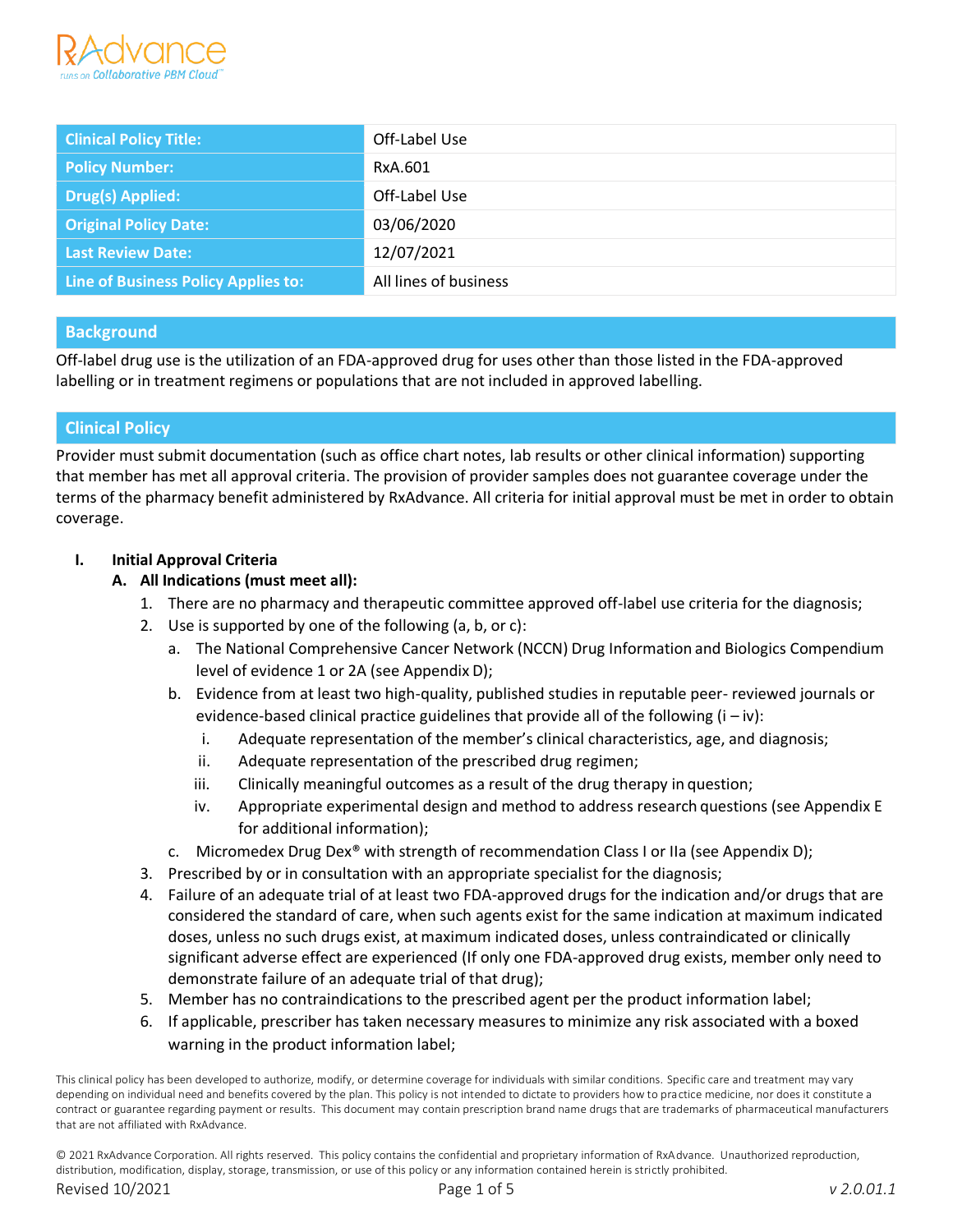

7. Dosing regimen and duration are within dosing guidelines recommended by clinical practice guidelines and/or medical literature.

## **Approval Duration**

**Commercial**: Duration of request or 6 months (whichever is less) **Medicaid:** Duration of request or 6 months (whichever is less)

#### **II. Continued Therapy Approval**

#### **A. All Indications (must meet all):**

- 1. Member meets one of the following (a, b, or c):
	- a. Member is currently receiving medication that has been authorized by RxAdvance or the member has met initial approval criteria listed in this policy;
	- b. Use is supported by one of the following (i, ii, or iii):
		- i. The NCCN Drug Information and Biologics Compendium level of evidence 1 or 2A (see Appendix D);
		- ii. Evidence from at least two, high-quality, published studies in peer-reviewed journals or evidence-based clinical practice guidelines that provide all of the following  $(a-d)$ :
			- a) Adequate representation of the member's clinical characteristics, age, and diagnosis;
			- b) Adequate representation of the prescribed drug regimen;
			- c) Clinically meaningful outcomes as a result of the drug therapy in question;
			- d) Appropriate experimental design and method to address research questions (see Appendix E for additional information);
		- iii. Micromedex DrugDex with strength of recommendation Class I or IIa (see Appendix D);
- 2. Member is responding positively to therapy;
- 3. If request is for a dose increase (quantity or frequency), member has been titrated up from the lower dose with documentation of partial improvement, and the new dose does not exceed dosing guidelines recommended by the product information label or clinical practice guidelines and/or medical literature.

# **Approval Duration**

**Commercial:** Duration of request or 12 months (whichever isless) **Medicaid:** Duration of request or 12 months (whichever isless)

#### **III. Appendices**

## **APPENDIX A: Abbreviation/Acronym Key**

FDA: Food and Drug Administration NCCN: National Comprehensive Cancer Network

## **APPENDIX B: Therapeutic Alternatives**

Varies by drug product

## **APPENDIX C: Contraindications/Boxed Warnings**

• Varies by drug product

## **APPENDIX D: General Information**

- These criteria are to be used only when specific prior authorization criteria do not exist.
- The U.S. FDA approves drugs for specific indications included in the drug's product information label. The approval by the FDA means that the company can include the information in their package insert. Omission of uses for a specific age group or a specific disorder from the approved label means that the evidence required by law to allow their inclusion in the label has not been submitted to the FDA. Off-label, or "unlabelled," drug use is the utilization of an FDA-approved drug for indications, treatment regimens, or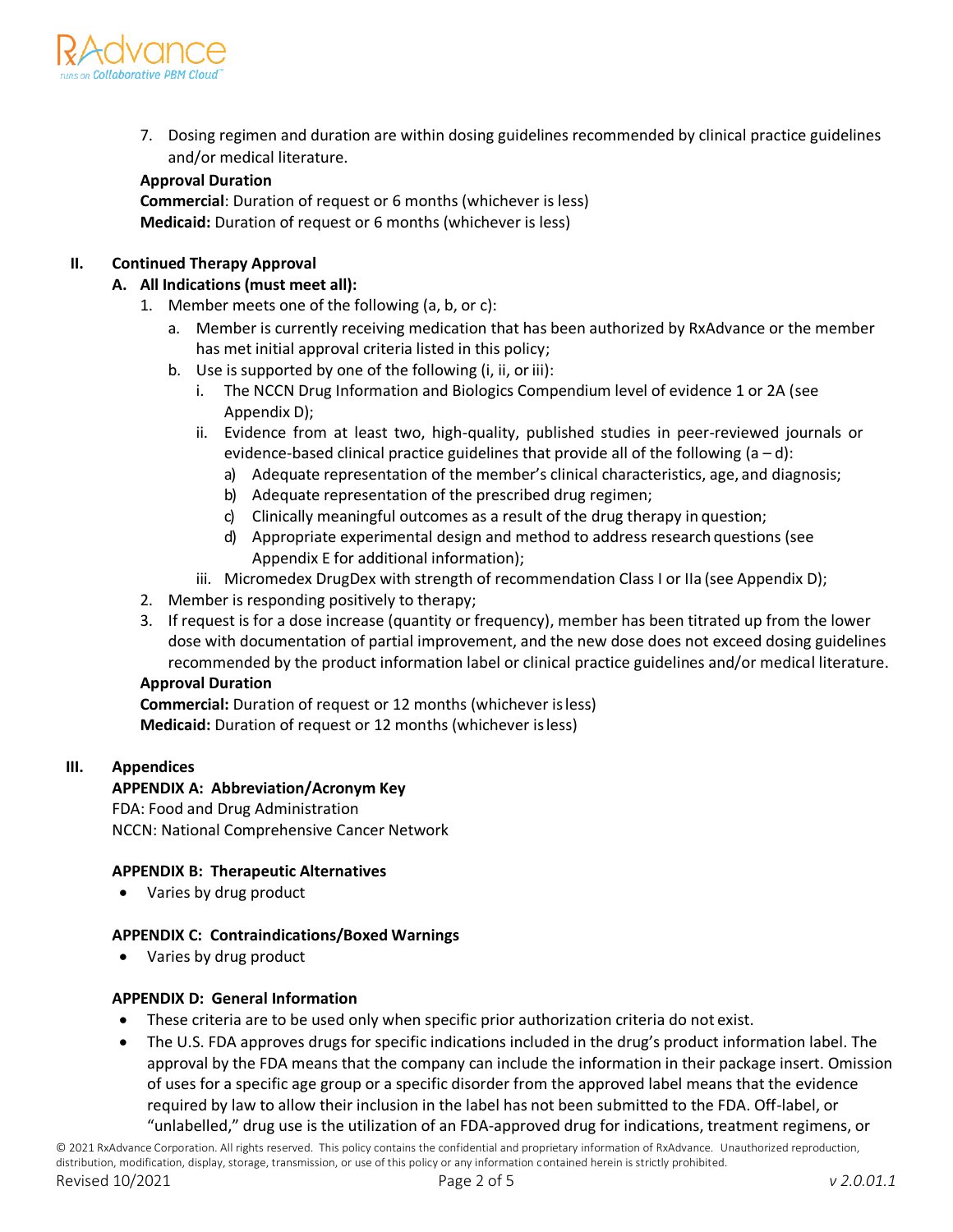

populations other than those listed in the FDA-approved labelling. Many off-label uses are effective and well-documented in the peer-reviewed literature, and they are widely used even though the manufacturer has not pursued the additional indications. Refer to the drug's FDA approved indication(s) and labelling (varies among drug products).

- NCCN Categories of Evidence and Consensus:
	- o Category 1: Based upon high-level evidence, there is uniform NCCN consensusthat the intervention is appropriate.
	- o Category 2A: Based upon lower-level evidence, there is uniform NCCN consensus that the intervention is appropriate.
	- o Category 2B: Based upon lower-level evidence, there is NCCN consensus that the intervention is appropriate.
	- $\circ$  Category 3: Based upon any level of evidence, there is major NCCN disagreement that the intervention is appropriate.
	- Micromedex DrugDex Strength of Evidence, Strength of Recommendation, and Efficacy Definitions (Tables 1, 2, and 3):

#### **Table 1. Strength of Recommendation**

| Class I                       | Recommended                   | The given test or treatment has been proven to be<br>useful, and should be performed or administered. |
|-------------------------------|-------------------------------|-------------------------------------------------------------------------------------------------------|
| Class IIa                     | Recommended, In<br>Most Cases | The given test, or treatment is generally considered to be<br>useful, and is indicated in most cases  |
| Class IIb                     | Recommended, In<br>Some Cases | The given test, or treatment may be useful, and is<br>indicated in some, but not most, cases.         |
| Class III                     | Not Recommended               | The given test, or treatment is not useful, and should be<br>avoided.                                 |
| <b>Class</b><br>Indeterminate | Evidence Inconclusive         | Not applicable                                                                                        |

| <b>Table 2. Strength of Evidence</b> |                                                                                                                                                                                                                                                                                                                                                                                                                                                                                          |  |
|--------------------------------------|------------------------------------------------------------------------------------------------------------------------------------------------------------------------------------------------------------------------------------------------------------------------------------------------------------------------------------------------------------------------------------------------------------------------------------------------------------------------------------------|--|
| Category A                           | Category A evidence is based on data derived from: Meta-analyses of randomized<br>controlled trials with homogeneity with regard to the directions and degrees of results<br>between individual studies. Multiple, well-done randomized clinical trials involving<br>large numbers of patients                                                                                                                                                                                           |  |
| Category B                           | Category B evidence is based on data derived from: Meta-analyses of randomized<br>controlled trials with conflicting conclusions with regard to the directions and degrees<br>of results between individual studies.<br>Randomized controlled trials that involved small numbers of patients or had significant<br>methodological flaws (e.g., bias, drop-out rate, flawed analysis, etc.). Nonrandomized<br>studies (e.g., cohort studies, case-control studies, observational studies) |  |
| Category C                           | Category C evidence is based on data derived from: Expert opinion or<br>consensus, case reports or case series                                                                                                                                                                                                                                                                                                                                                                           |  |

© 2021 RxAdvance Corporation. All rights reserved. This policy contains the confidential and proprietary information of RxAdvance. Unauthorized reproduction, distribution, modification, display, storage, transmission, or use of this policy or any information contained herein is strictly prohibited. Revised 10/2021 Page 3 of 5 *v 2.0.01.1*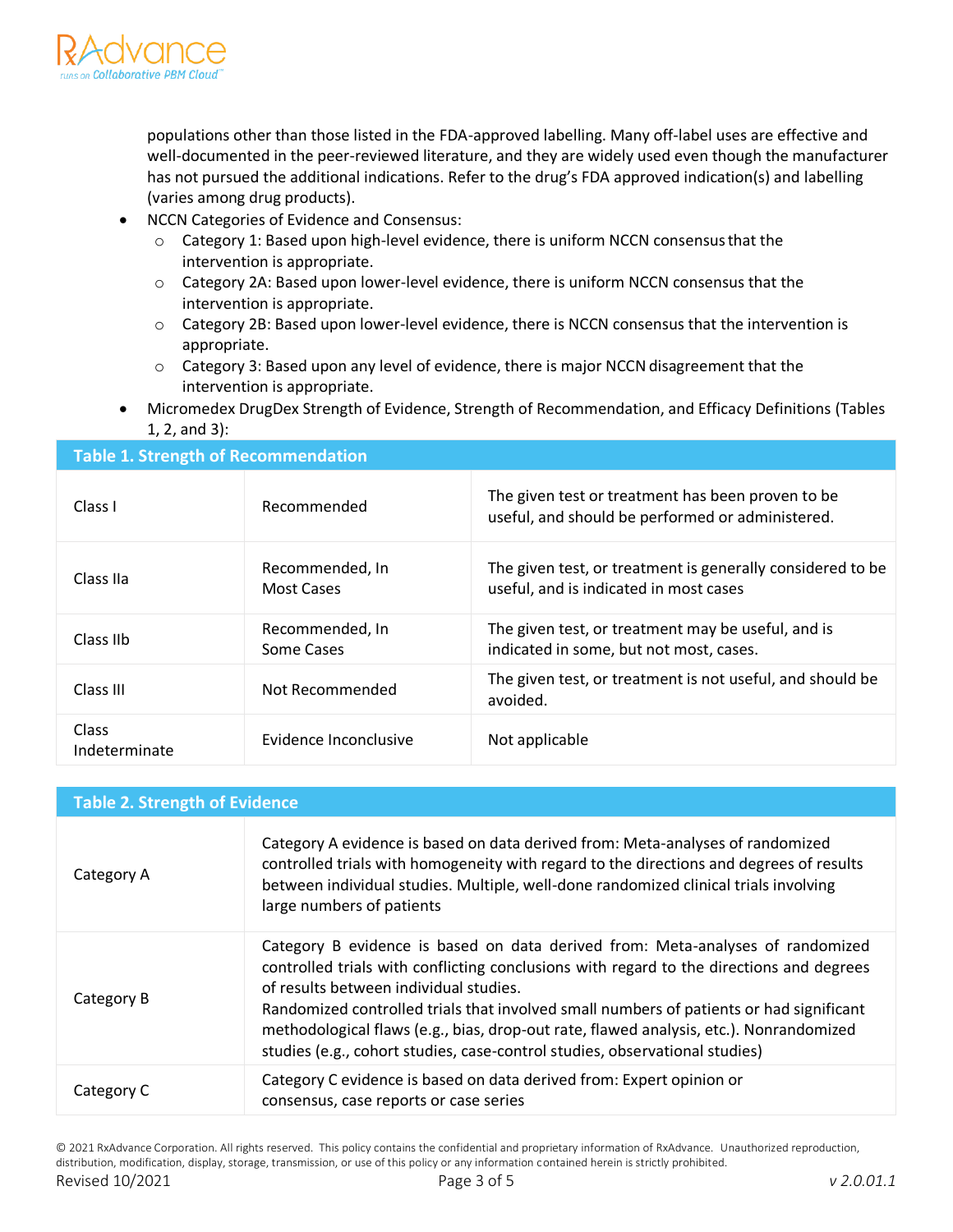

# **Table 2. Strength of Evidence** No Evidence Not applicable

| <b>Table 3. Efficacy</b> |                                       |                                                                                                                                                                                                               |  |  |
|--------------------------|---------------------------------------|---------------------------------------------------------------------------------------------------------------------------------------------------------------------------------------------------------------|--|--|
| Class I                  | <b>Effective</b>                      | Evidence and/or expert opinion suggests that a given<br>drug treatment for a specific indication is effective                                                                                                 |  |  |
| Class IIa                | Evidence<br><b>Favors</b><br>Efficacy | Evidence and/or expert opinion is conflicting as to whether a<br>given drug treatment for a specific indication is effective, but<br>the weight of evidence<br>and/or expert opinion favors efficacy.         |  |  |
| Class IIb                | Evidence is<br>Inconclusive           | Evidence and/or expert opinion is conflicting as to whether a<br>given drug treatment for a specific indication is effective, but<br>the weight of evidence<br>and/or expert opinion argues against efficacy. |  |  |
| Class III                | Ineffective                           | Evidence and/or expert opinion suggests that a given<br>drug treatment for a specific indication is ineffective.                                                                                              |  |  |

## **APPENDIX E: Appropriate Experimental Design Methods**

- Randomized, controlled trials are generally considered the gold standard; however:
	- $\circ$  In some clinical studies, it may be unnecessary or not feasible to use randomization, double-blind trials, placebos, or crossover.
	- $\circ$  Non-randomized clinical trials with a significant number of subjects may be a basis for supportive clinical evidence for determining accepted uses of drugs.
- Case reports are generally considered uncontrolled and anecdotal information and do not provide adequate supportive clinical evidence for determining accepted uses of drugs.

## **References**

- 1. Food and Drug Administration. Good Reprint Practices for the Distribution of Medical Journal Articles and Medical or Scientific Reference Publications on Unapproved NewUses of Approved Drugs and Approved or Cleared Medical Devices. January 2009. Available at: [https://www.fda.gov/regulatory-information/search-fda](https://www.fda.gov/regulatory-information/search-fda-guidance-documents/good-reprint-practices-distribution-medical-journal-articles-and-medical-or-scientific-reference)[guidance-documents/good-reprint-practices-distribution-medical-journal-articles-and-medical-or-scientific](https://www.fda.gov/regulatory-information/search-fda-guidance-documents/good-reprint-practices-distribution-medical-journal-articles-and-medical-or-scientific-reference)[reference.](https://www.fda.gov/regulatory-information/search-fda-guidance-documents/good-reprint-practices-distribution-medical-journal-articles-and-medical-or-scientific-reference) Accessed October 13, 2021.
- 2. Micromedex® Healthcare Series [Internet database]. Greenwood Village, Colo: Thomson Healthcare. Updated periodically. Available at[: www.micromedex.com.](http://www.micromedex.com/) Accessed October 13, 2021.

| <b>Review/Revision History</b>                                                                                                                                                                                     | <b>Review/Revision Date</b> | <b>P&amp;T Approval Date</b> |
|--------------------------------------------------------------------------------------------------------------------------------------------------------------------------------------------------------------------|-----------------------------|------------------------------|
| Policy established.                                                                                                                                                                                                | 02/2020                     | 03/06/2020                   |
| Policy was reviewed:<br>Clinical Policy Title Table was updated<br>1.<br>Continued therapy criteria II.A.1 was<br>2.<br>rephrased to "Currently receiving<br>medication that has been authorized by<br>RxAdvance". | 10/20/2020                  | 12/07/2020                   |

© 2021 RxAdvance Corporation. All rights reserved. This policy contains the confidential and proprietary information of RxAdvance. Unauthorized reproduction, distribution, modification, display, storage, transmission, or use of this policy or any information contained herein is strictly prohibited.